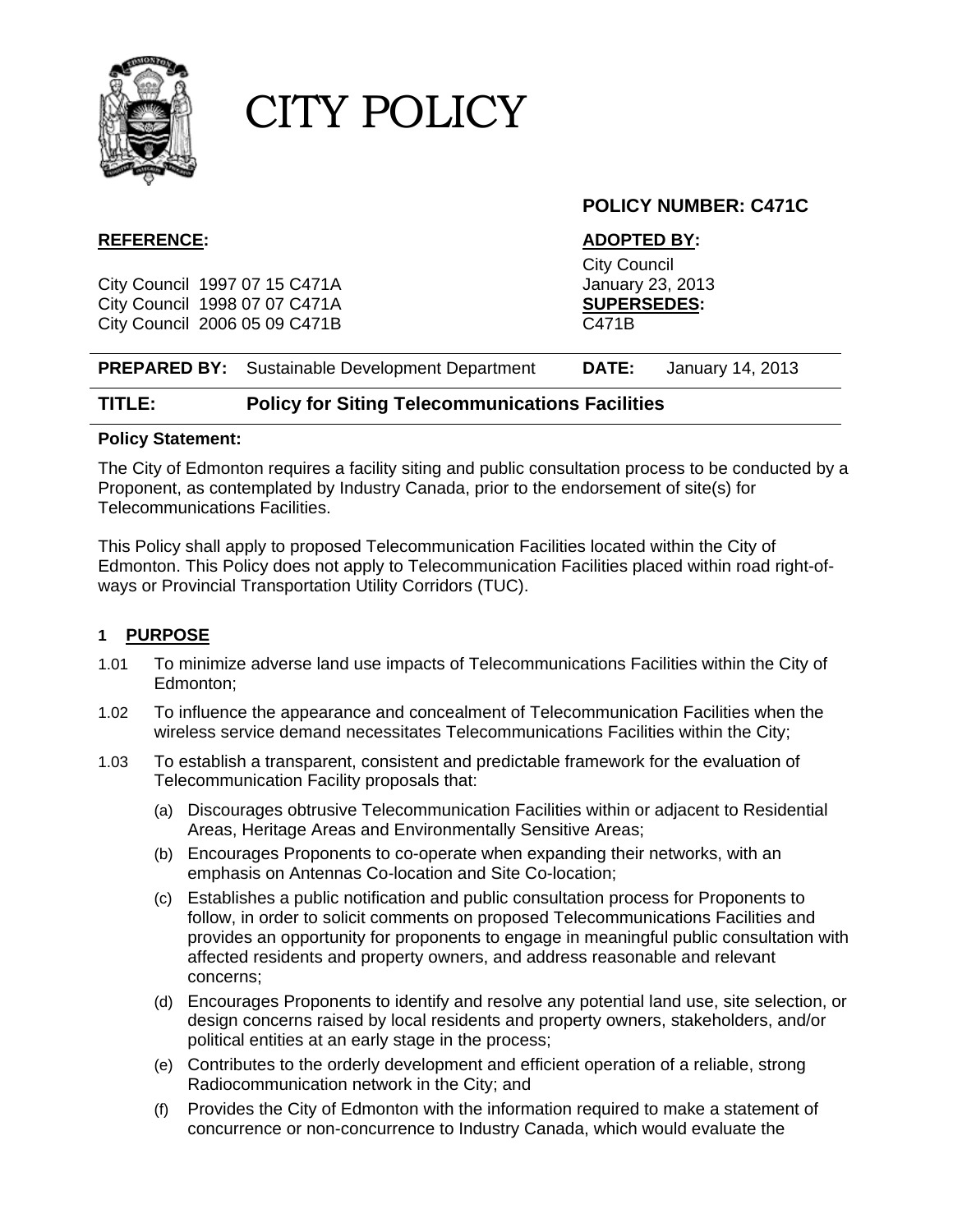

adequacy of the Proponent's consultation process and the Proponent's efforts to address stakeholder concerns and to meet the guidelines related to land use impacts contained in this Policy, in a manner that is consistent the Client Procedures Circular, CPC-2-0-03, Issue 4: *Radiocommunication and Broadcasting Antenna Systems* (effective January 1, 2008) published by Industry Canada.

1.04 To inform occupants, property owners and Neighbourhood Groups of relevant legislation that affects the placement and operation of Telecommunication Facilities.

### **2 DEFINITIONS**

- 2.01 Antenna: means a device or combination of devices used, intended to be used, or capable of being used for Radiocommunication.
- 2.02 City: unless otherwise specified, means the City of Edmonton, the "Sustainable Development Department" or "Development Officer", as applicable.
- 2.03 Co-location, Antennas: means the installation of more than one Antenna on a single Telecommunications Tower, building, or other structure, in cooperation with other Proponents.
- 2.04 Co-location, Site: means a site having more than one Telecommunication Tower.
- 2.05 Environmentally Sensitive Area: means an area protected for environmental reasons in regional or local land use plans, or by a local, regional, provincial or federal government body.
- 2.06 Heritage Area: means a property having one or more of the following attributes:
	- (a) Any property zoned Heritage Area (HA) within the Edmonton Zoning Bylaw;
	- (b) A property listed on the *Edmonton Register of Historic Places*; or
	- (c) A property within a heritage overlay, or Statutory Plan that identifies heritage resources.
- 2.07 Neighbourhood Group: Any group or organization authorized by the individuals it represents to communicate with the City and the Proponent on behalf of residents, property owners, or both, about land use impacts of a proposed facility. This term includes a Community League, Edmonton Federation of Community Leagues, Business Revitalization Zones (BRZs) and community councils.
- 2.08 Prescribed Distance: means six times the proposed tower height, measured horizontally from the base of the Telecommunications Tower or building-mounted structure, or from the outside perimeter of the supporting structure (e.g. guy wires), whichever is greater.
- 2.09 Proponent: means a company, organization or individual, or a designated company, organization or individual acting on their behalf, which provides commercial or private telecommunications services that are under the regulation of Industry Canada.
- 2.10 Radiocommunication: means any transmission, emission or reception of signs, signals, writing, images, sounds or intelligence of any nature by means of electromagnetic waves of frequencies lower than 3 000 GHz propagated in space without artificial guide.
- 2.11 Regular Mail: means non-registered first class mail services offered by Canada Post.
- 2.12 Residential Area: means an area that is zoned for residential or residential-related uses and includes an abutting road right-of-way.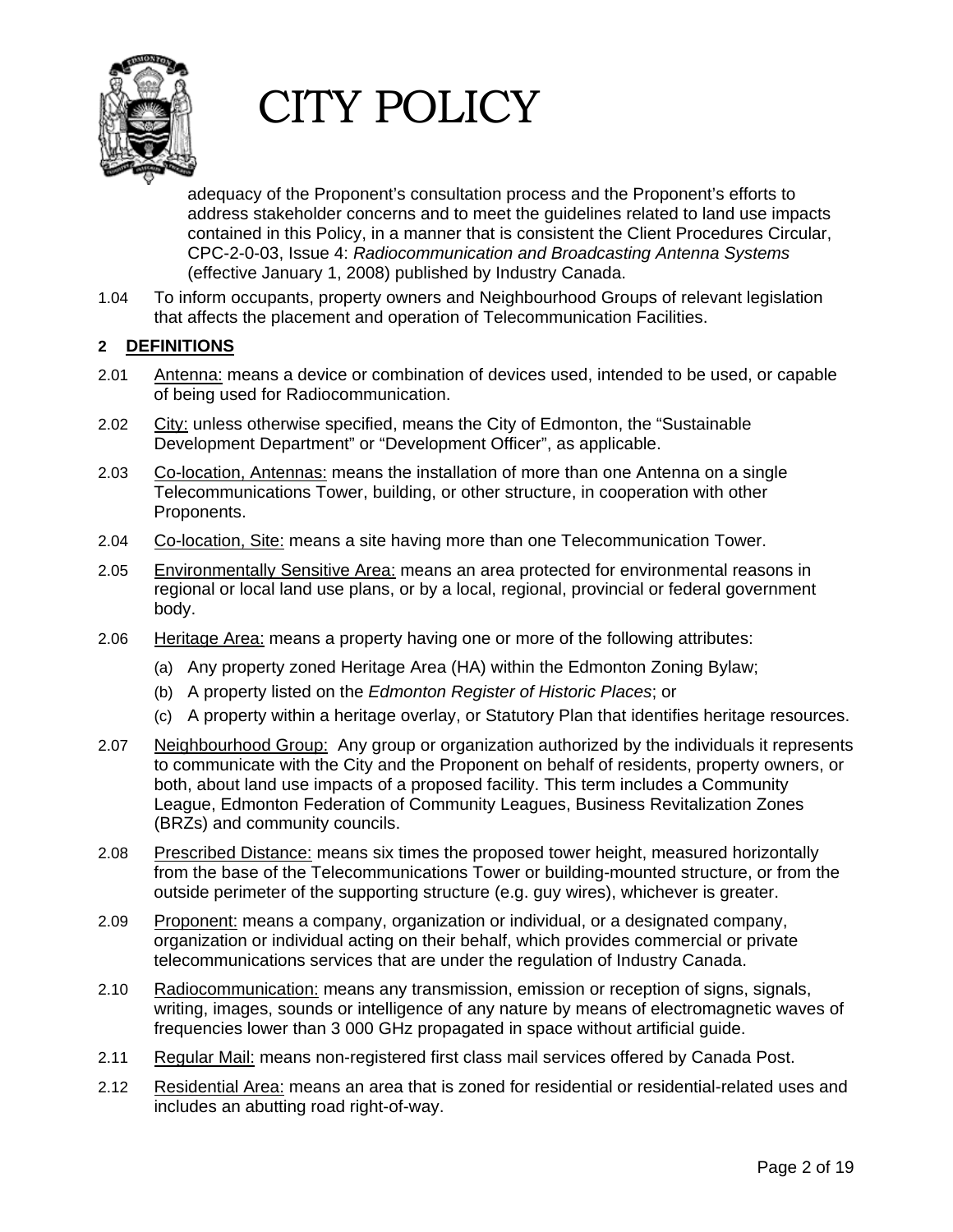

- 2.13 Safety Code 6: means Health Canada's standards for acceptable human exposure to radiofrequency fields as described in the document *Limits of Human Exposure to Radiofrequency Electromagnetic Energy in the Frequency Range from 3 kHz to 300 GHz - Safety Code 6* (2009) as amended from time to time, which all Telecommunications Facilities are required to meet.
- 2.14 Significant Telecommunications Facility: means a Telecommunications Facility that is:
	- (a) In the case of freestanding structures, the combined height of the Telecommunications Tower and Antenna(s) is greater than 15 metres above the average finished grade at the base of the Tower; or
	- (b) In the case of building-mounted structures, when the structure exceeds the height limitations as follows:
		- (i) Where a Telecommunications Facility is proposed on a building having a height of 15 metres or less, any Telecommunications Facility placed on the top of a building exceeding 4 metres in height;
		- (ii) Where the aggregate height of a Telecommunications Facility and a building is between 15 metres and 23 metres, and the height of the Telecommunications Facility exceeds 30 percent of the building height.
- 2.15 Site: means the subject property for which the Telecommunications facility is proposed.
- 2.16 Statutory Plan: means an area redevelopment plan or area structure plan adopted by the City of Edmonton pursuant to the *Municipal Government Act* R.S.A. 2000, c. M-26.
- 2.17 Stealth Structure: means a Telecommunications Facility that is designed and constructed so as to:
	- (a) be integrated into a building or other structure in such a way that it appears to be part of that building or structure and not a Tower or Antenna; or
	- (b) disguise, blend with, or mimic the surrounding environment in order to remain unnoticed.
- 2.18 Telecommunications Facility: means the Telecommunication Tower(s), Antenna(s), accessory building(s), fencing, equipment boxes, the premises, access areas to the compound/telecommunications facility, and any other associated infrastructure required for the transmission of Radiocommunication.
- 2.19 Telecommunication Tower (or Tower): means an engineered structure, including the foundation and supports, which is designed primarily to support Antenna(s).

#### **3 FEDERAL AND MUNICIPAL AUTHORITY**

- 3.01 Federal Authority
	- (a) Radiocommunication:
		- (i) The Minister of Industry has authority under the *Radiocommunications Act* R.S.C. 1985 c. R-2 to "approve each site on which radio apparatus, including Antenna systems, may be located, and may approve the erection of all masts, towers, and other Antenna-supporting structures". Industry Canada licenses the operation of Telecommunication Facilities and the towers used to support these facilities. **The federal Minister of Industry is the sole approving authority for the development and operation of Radiocommunication in Canada, including Telecommunication Facilities.**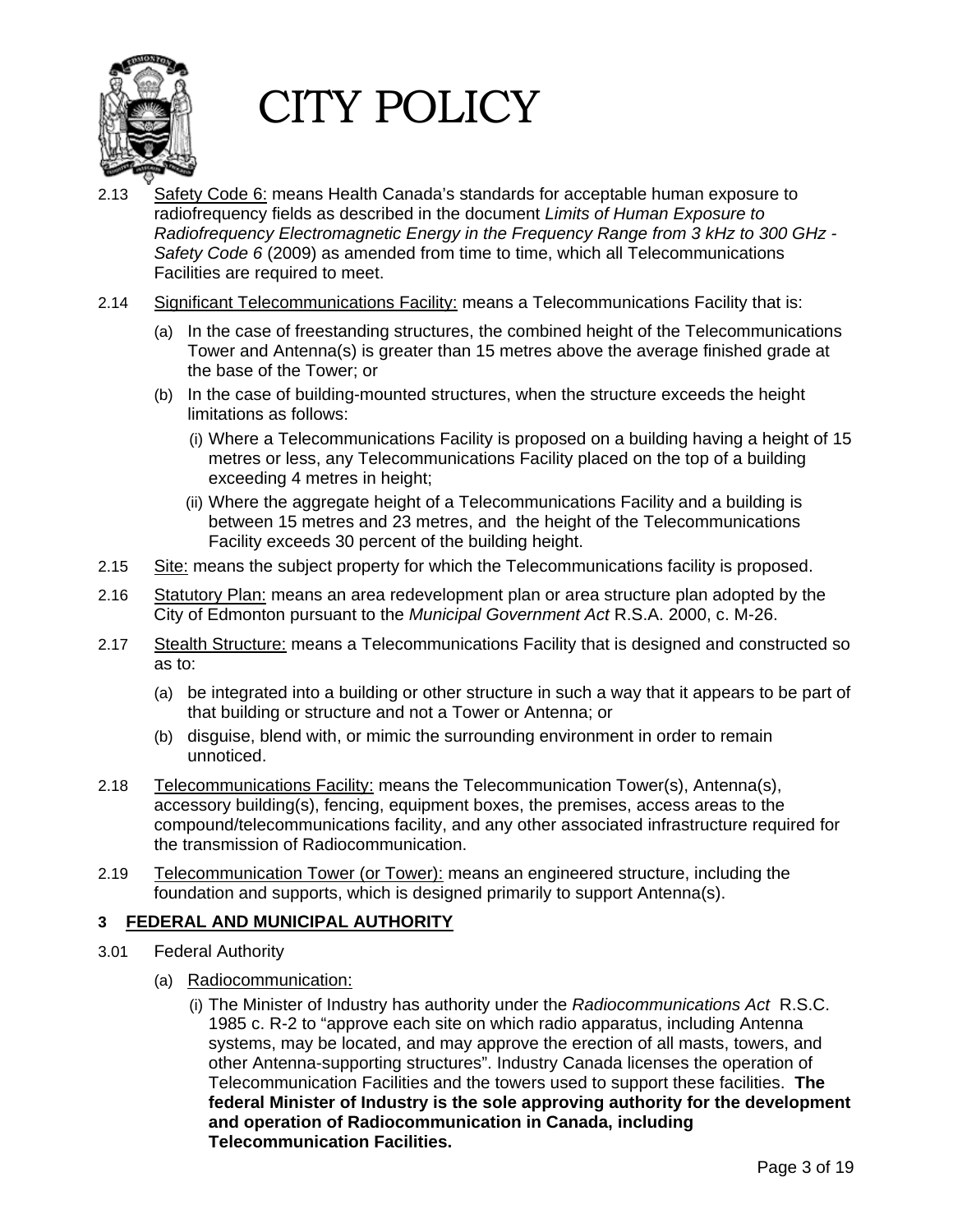

- (ii) The Client Procedures Circular CPC-2-0-03 Issue 4: *Radiocommunication and Broadcasting Antenna Systems* (effective January 1, 2008) published by Industry Canada, and in reference to Federal legislation, has identified that Proponents must meet four broad elements of the process in order to install or modify Telecommunication Facilities (p. 1):
	- A) Co-location: "Investigating sharing or using existing infrastructure before proposing new Antenna-supporting structures."
	- B) Municipal Process: "Contacting the land-use authority (LUA) to determine local requirements regarding Antenna systems."
	- C) Consultation: "Undertaking public notification and addressing relevant concerns, whether by following the local LUA requirements or Industry Canada's default process, as is required and appropriate." (See subsection 4.2 of Industry Canada's Client Procedures Circular: CPC-2-0-03).
	- D) Technical Requirements: "Satisfying Industry Canada's general and technical requirements."
- (b) Transportation Safety:
	- (i) Where applicable, freestanding Telecommunication Facilities must comply with Transport Canada's and NAV Canada's painting and lighting requirements for aeronautical safety; and
	- (ii) Design and construction shall conform to Transport Canada and NAV Canada standards for those structures located within the Airport Protection Overlay (APO) contained within the *City of Edmonton Zoning Bylaw 12800* and other areas, as applicable.
- $(c)$  Health
	- (i) Levels of radiofrequency transmission will be in accordance with Safety Code 6, and shall also comply with all other Federal Health standards, as amended from time to time.
- (d) Environment
	- (i) Industry Canada requires that:
		- A) Telecommunications Facilities comply with the *Canadian Environmental Assessment Act* and an environmental assessment may be required in order to verify compliance.
		- B) Application for Significant Telecommunication Facilities address the potential for adverse environmental effects and proposed mitigation measures, as provided for under the *Canadian Environmental Assessment Act* and that installations respect the local environment.
		- C) Telecommunication Facilities be installed and operated in compliance with other statutory requirements, including the *Canadian Environmental Protection Act*, the *Migratory Birds Convention Act* and the *Species at Risk Act*.
- 3.02 Municipal Authority
	- (a) The City has the authority and responsibility under the *Municipal Government Act* R.S.A. 2000, c. M-26 to regulate land use; however, these powers are superseded by the authority of the Federal Government, and in this case, the *Radiocommunication Act* and the Minister of Industry (see subsection 3.01(a)(i)).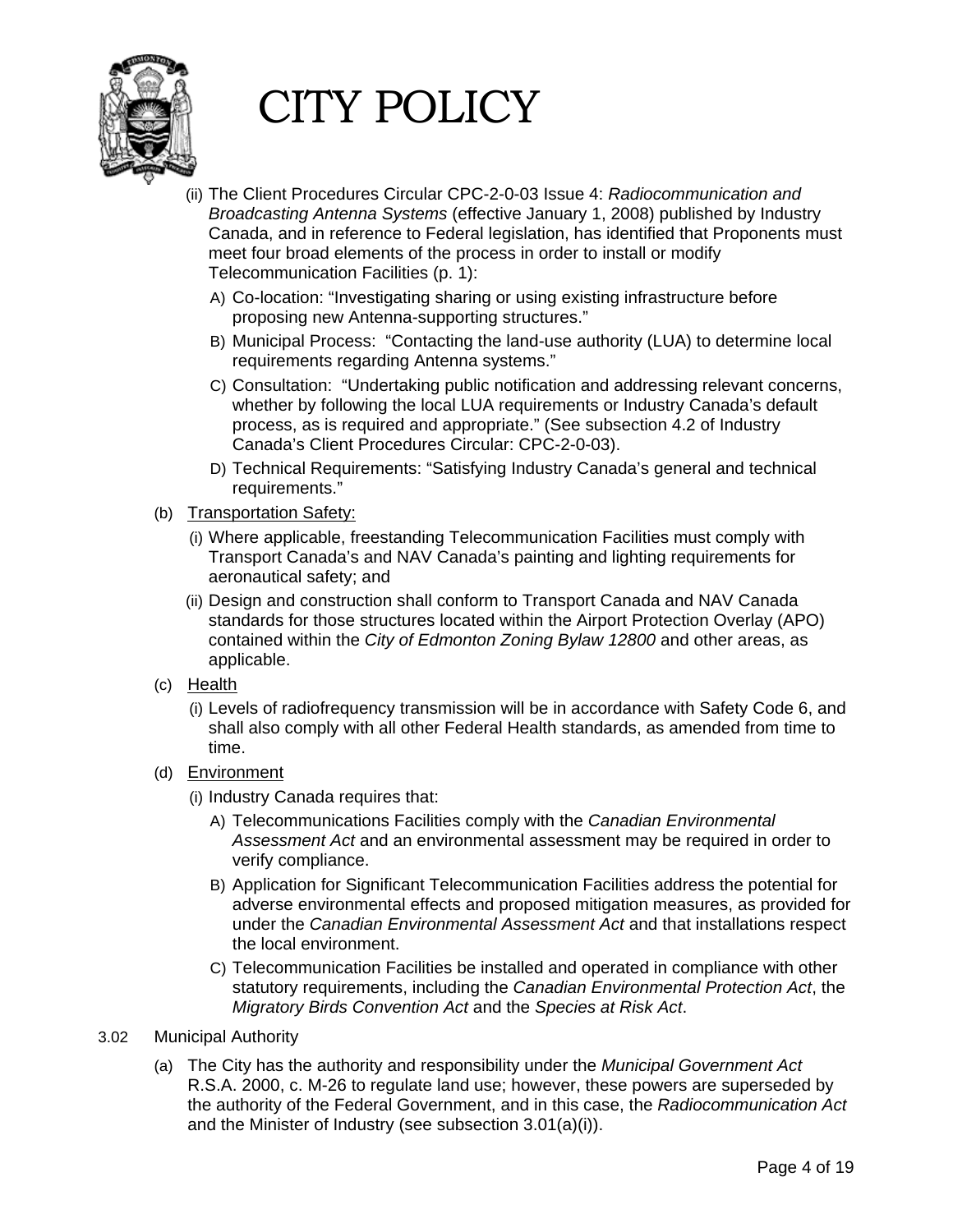

- (b) As part of the approval process, Industry Canada works with local municipalities and Proponents in order to ensure that local context is considered, and consultation with the public is carried out, when applicable.
- (c) Industry Canada mandates that Proponents adhere to municipal land use consultation processes as they apply to the siting of Telecommunication Facilities. As a result, Proponents must adhere to the guidelines in this Policy in order to receive a statement of concurrence from the City.
- (d) The role of the City in the approval process is to provide input to Industry Canada through the City's statement of concurrence or non-concurrence (subsection 13.01). The City reviews the Proponent's proposed location of the Telecommunications Facilities, the Proponent's community consultation, and how the Proponent resolved or attempted to resolve issues identified through the consultation process.
- (e) The City will comment on the Proponent's adherence to the public consultation process (Section 11), and to the guidelines contained in this Policy regarding co-location, preferred and discouraged locations (Section 4), technical requirements, design and visual impact (Section 5) and environmental considerations (Section 7).
- (f) Applications may be subject to other regulations and consultation requirements within and outside of the City's municipal jurisdiction. For sites within the City boundary that are under alternative jurisdiction, such as Sites zoned "AJ", or Aboriginal land, the City is still responsible for writing a letter of concurrence of non-concurrence. Since the lands are located in the City, the proponent must contact City Administration and follow the City's land-use consultation process. The Proponent will likely also have to contact the Province or other applicable entity and ensure they follow their land-use consultation process.

#### **4 LOCATION**

- 4.01 Co-location:
	- (a) Proponents shall be required to investigate opportunities for Site Co-location and Antennas Co-location of their Telecommunication Facilities as part of a "Co-location Feasibility Review" in accordance with subsections 8.02 through 8.04 of this Policy.
- 4.02 Preferred Locations:
	- (a) Locations for a Telecommunication Facility should be chosen strategically to fulfill the purpose of this policy (Section 1, Purpose).
	- (b) Where wireless service demand necessitates the erection of a new Telecommunication Facility, the following locations shall be preferred and should be reviewed for feasibility by an appropriate technical expert prior to consideration of any discouraged locations as described under subsection 4.03 (not in order of preference):
		- (i) Antennas Co-location on existing Telecommunications Facilities, including, but not limited to, buildings, structures, overhead power transmission towers, broadcast towers, utility poles and light standards;
		- (ii) Site Co-location when co-location on existing structures is not feasible;
		- (iii) Transportation and Utility Corridors:
			- A) Municipal Transportation and Utility Corridors, subject to the City of Edmonton Transportation Services' Wireless Communication Towers on Public Road Rightsof-Way Application & Circulation Process; and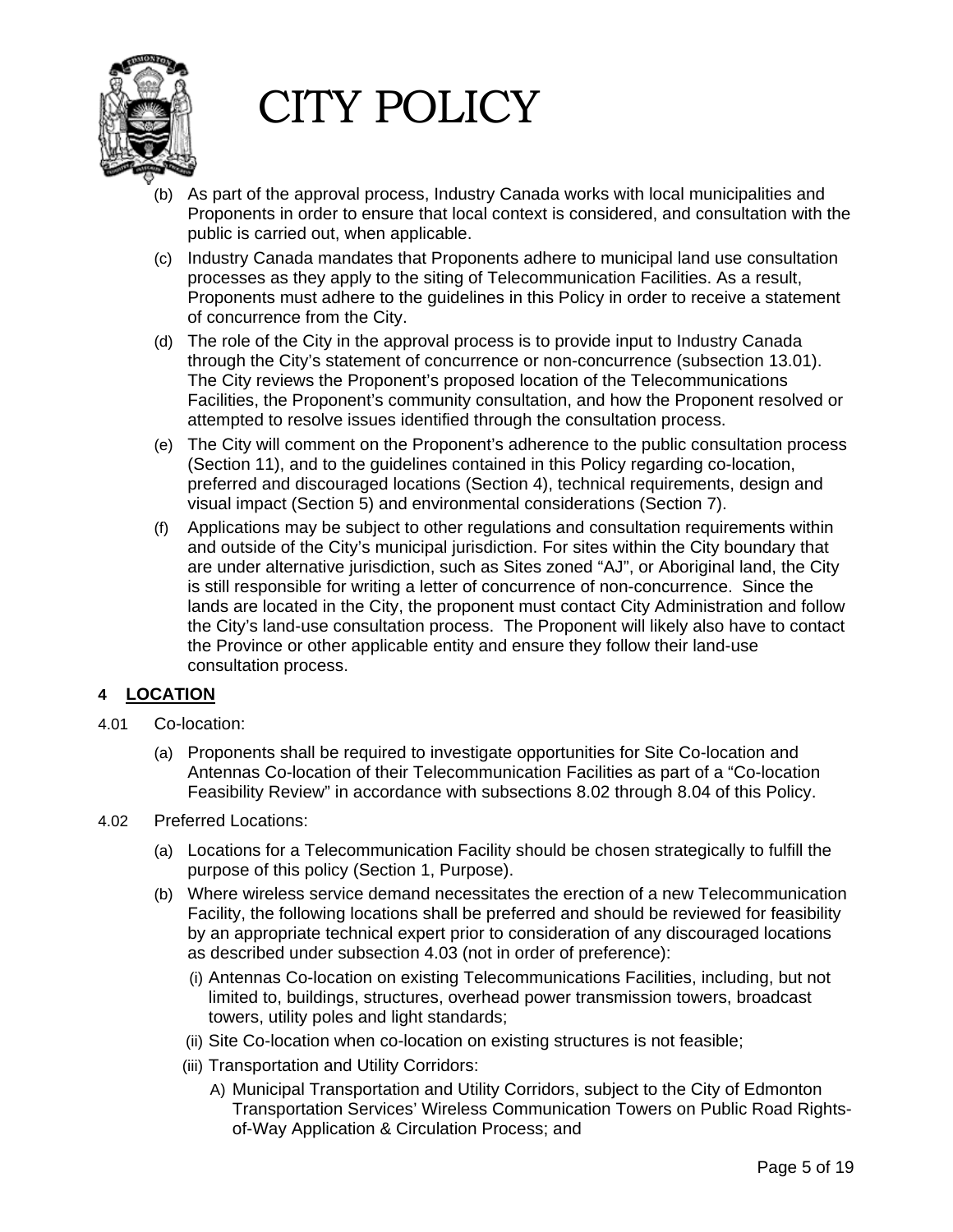

- B) Provincial Transportation Utility Corridor (TUC), subject to the *Transportation/Utility Corridor Policy*, of Alberta Infrastructure;
- (iv) Industrial and commercial areas;
- (v) Roof top or wall-mounted facilities on buildings having a height greater than 23 metres;
- (vi) Land designated as a "Basic Service" or "Community, Educational, Recreational, and Cultural Service" Use Class in Zoning Bylaw 12800, as deemed appropriate by the City.
- (vii) Where a Telecommunications Facility is proposed on a building having a height exceeding 23 metres, there is no set limitation on maximum height that would trigger it to be a Significant Telecommunications Facility
- (viii) Agricultural areas; and
- (ix) Other areas with non-residential uses where appropriate.
- 4.03 Discouraged Locations:
	- (a) Residential Areas, except in the case of Antennas meeting the requirements of subsections 4.02(b),(v), (vii) and/or 5.02(g) of this Policy;
	- (b) Environmentally Sensitive Areas and significant natural areas (e.g. bird habitat, wetland), including but not limited to, those identified in the *Inventory of Environmentally Sensitive and Significant Natural Areas* (City of Edmonton 1993);
	- (c) Heritage Areas; and
	- (d) Parks locations as determined by the Development Officer in consultation with Community Services Department (typically the [Neighbourhoods, Parks and Community](http://www.edmonton.ca/city_government/city_organization/neighbourhoods-parks-community-recreation.aspx)  [Recreation](http://www.edmonton.ca/city_government/city_organization/neighbourhoods-parks-community-recreation.aspx) Branch).
- 4.04 Technical Location Requirements:
	- (a) A geotechnical evaluation may be required by the City for those sites located in proximity to the North Saskatchewan River Valley and Ravine System.
	- (b) Setbacks:
		- (i) The City requests that the Proponent consider the development setbacks of the zone in which the site is located;
		- (ii) Where there is no alternative to the placement of Telecommunication Towers in Residential Areas, setbacks to residential buildings should be maximized where possible and should meet, at a minimum, the setbacks of the applicable Zone; and
		- (iii) Where a Tower is proposed on non-residential property that abuts residential property, the Tower should meet the minimum setbacks for the applicable nonresidential zone.

#### **5 DESIGN AND VISUAL IMPACT**

5.01 The City will require that any application, and in particular any application for a Significant Telecommunication Facility, consider the context within which the structure is proposed during the design and siting process. A Significant Telecommunication Facility should be designed, screened, and situated on the site in such a way as to minimize any potential land use impacts on the neighbourhood area or existing uses on the property within which it is proposed. Subsection 5.02 provides a non-comprehensive list of criteria, indicating different aspects of a project that the Proponent should address during the consultation process.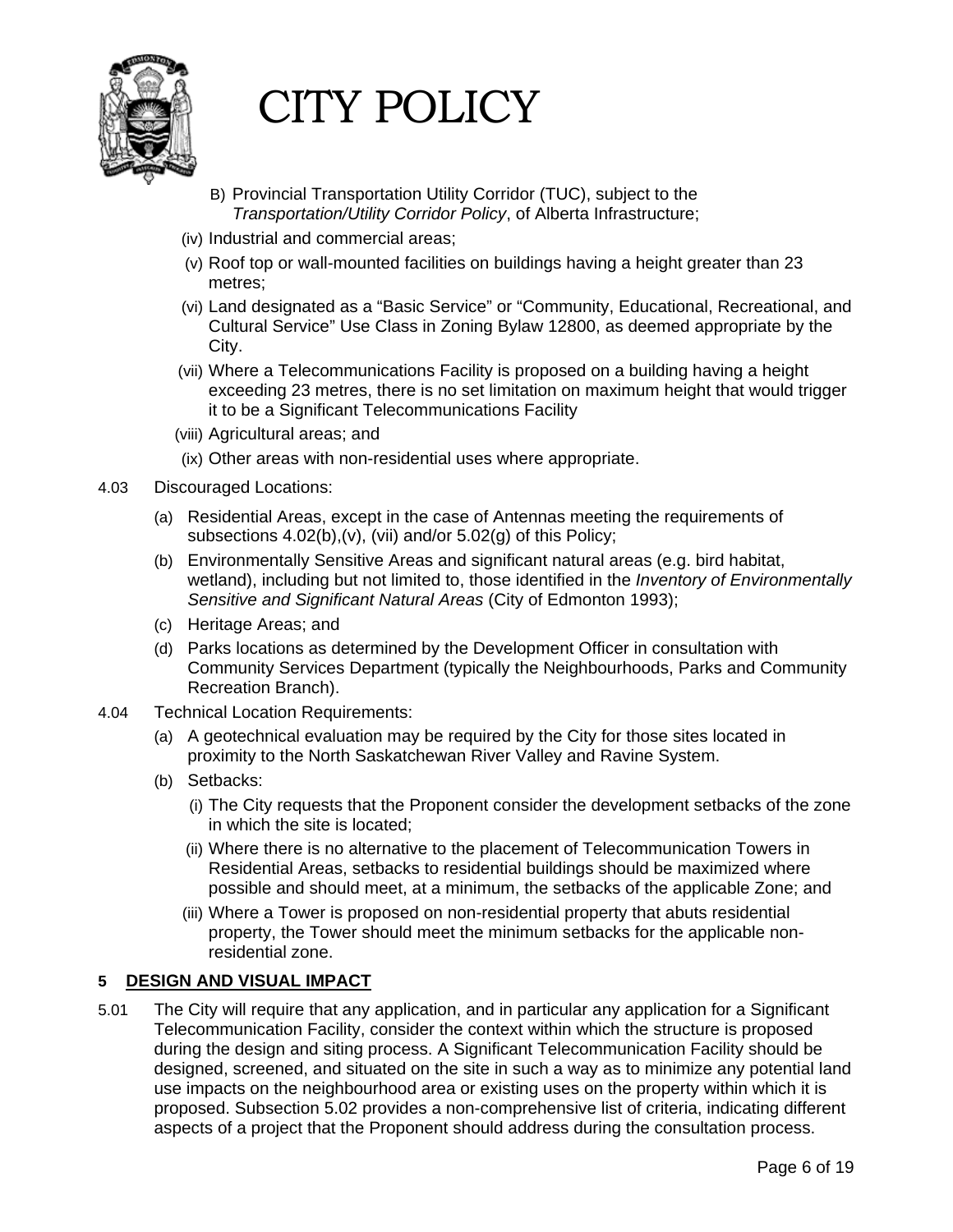

- 5.02 The following should be considered by the Proponent, in consultation with affected Neighbourhood Groups and others, as appropriate, in the design and siting of Telecommunication Facilities:
	- (a) Screening: using existing or new vegetation, landscaping, fencing, or other means in order to blend the proposed Telecommunications Facility with the surrounding built and natural environment.
	- (b) Design, colour and massing: sensitive and complimentary to the style of architecture, the materials and colours used, the overall design and the massing of the existing buildings on the Site and within the vicinity. Where placed adjacent to a principal building, Telecommunications Facilities should be constructed so that they are as similar as possible in appearance to the facades of the principal building.
	- (c) Lighting and colour: locate towers and minimize tower height where possible to avoid Transport Canada and/or NAV Canada requirements for painting and lighting.
	- (d) Visibility: where located in proximity to bird migration routes (see subsection 3.01(d) and 7.01(a)), guy wires should be made more visible (e.g. through sleeves) to help prevent birds from colliding into them.
	- (e) Structure: wherever possible, Telecommunications Facilities should be built as Stealth Structures. The Stealth Structure shall be unobtrusive at street level so that a casual observer would not realize it is being used for Radiocommunication.
	- (f) Tower type: designs with the least visual impact should be used. Flush-mounted Antennas are preferred, pinwheel Antennas are discouraged.
	- (g) Building-mounted Telecommunications Facilities:
		- (i) Setbacks:
			- A) Where Antennas and/or utility shelters are placed on the tops of buildings, they should be setback from the edge of the roof line so as to minimize visual impact from ground level.
		- (ii) Height:
			- A) Proponents should scale building-mounted Telecommunication Facilities in such a way that the height meets one of the exclusions for consultation, as indicated by Industry Canada in CPC-2-0-03.
		- (iii) Side-mounted structures on buildings:
			- A) Where Antennas and associated equipment is placed on the side of buildings, equipment shall project not more than 2 metres from the wall surface.
	- (h) Access: when a Proponent makes an application to the City to review a Telecommunications Facility, and the submission requires modifications to an existing access or construction of a new access, the submission should:
		- (i) Be circulated to Transportation Services for review
		- (ii) Satisfy the road right-of-way access, location and configuration requirements of the City, to the satisfaction of Transportation Services. If reconstruction of an existing access or construction of a new access is required, the Proponent will be required to enter into a Municipal Improvement Agreement with the City for construction of the access.
		- (iii) Not unduly interfere with traffic, parking, flow, circulation or create a safety hazard.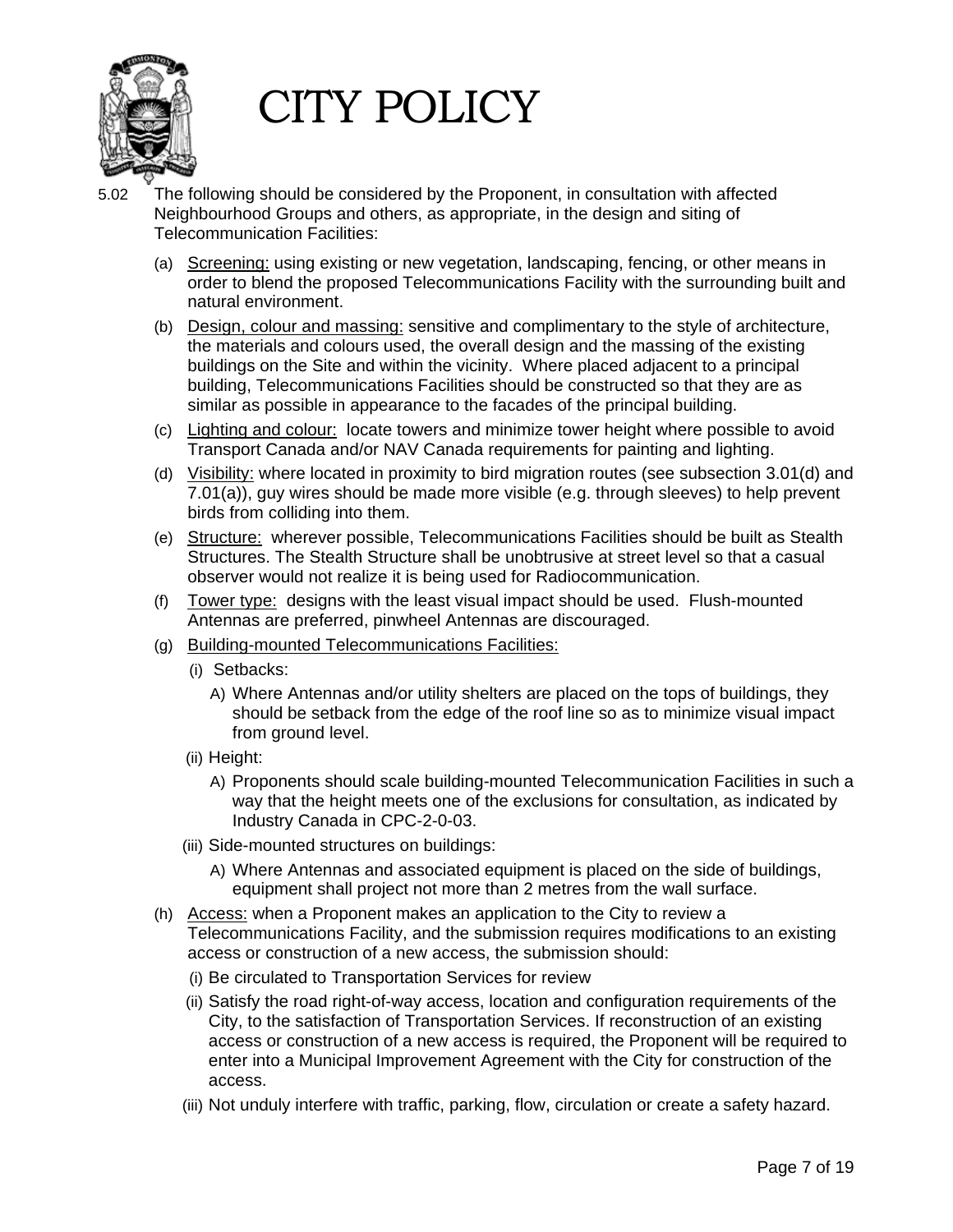

#### **6 HEALTH AND SAFETY**

#### 6.01 Health:

(a) Health impacts of Radiocommunication are under the jurisdiction of the Federal Government. See subsection 3.01(c) for the relevant Acts.

#### 6.02 Safety:

(a) Telecommunication Facility design shall include construction drawings stamped by a professional engineer, licensed to practice in Alberta.

#### **7 ENVIRONMENTAL CONSIDERATIONS**

- 7.01 Environmentally Sensitive Areas:
	- (a) While siting Telecommunications Facilities within Environmentally Sensitive Areas is discouraged (subsection 4.03(b)), should a Proponent still propose a facility in proximity to such an area, the City will recommend to Industry Canada that the applicant be required to address the potential for adverse environmental effects. The City will inform the Proponent of the City's concerns, under the following conditions:
		- (i) A Telecommunication Facility having a significant height (higher than 61 metres), that is located within 500 metres of an Environmentally Sensitive Area that is known bird habitat, as identified in the *Inventory of Environmentally Sensitive and Significant Natural Areas* (City of Edmonton 1993);
		- (ii) A Telecommunication Facility having guy wires that is located within 500 metres of an Environmentally Sensitive Area that is known bird habitat as identified in the *Inventory of Environmentally Sensitive and Significant Natural Areas* (City of Edmonton 1993); and
		- (iii) A Telecommunication Facility within close proximity to other Environmentally Sensitive Area that are not known bird habitat, as identified in the *Inventory of Environmentally Sensitive and Significant Natural Areas* (City of Edmonton 1993) shall be subject to review by the City.

#### **8 SITE INVESTIGATION**

- 8.01 When a Proponent determines that wireless service demand in an area necessitates the erection of additional Telecommunication Facilities, the Proponent shall commence a site investigation in preparation for an initial submission to the City (Section 9).
- 8.02 Co-location Feasibility Review:
	- (a) In cases where a Telecommunications Facility is proposed to include a new Telecommunications Tower, the Proponent shall first determine the suitability of Colocation on existing Telecommunication Facilities, other infrastructure, or buildings within the operational range of the Antenna, typically a minimum of 500 metres of the location of the proposed Telecommunication Facility.
		- (i) The Proponent shall submit a site selection and justification analysis during the Initial Submission to the City as stated in Section 9. The analysis is expected to be prepared by an appropriate professional who is qualified to give an opinion, and include details about how the existing telecommunications infrastructure does not meet the needs of the network. If the Proponent determines that Co-location is not viable, the analysis shall include detailed documentary evidence as to why Antenna Co-location on an existing Telecommunication Tower is not a viable alternative to a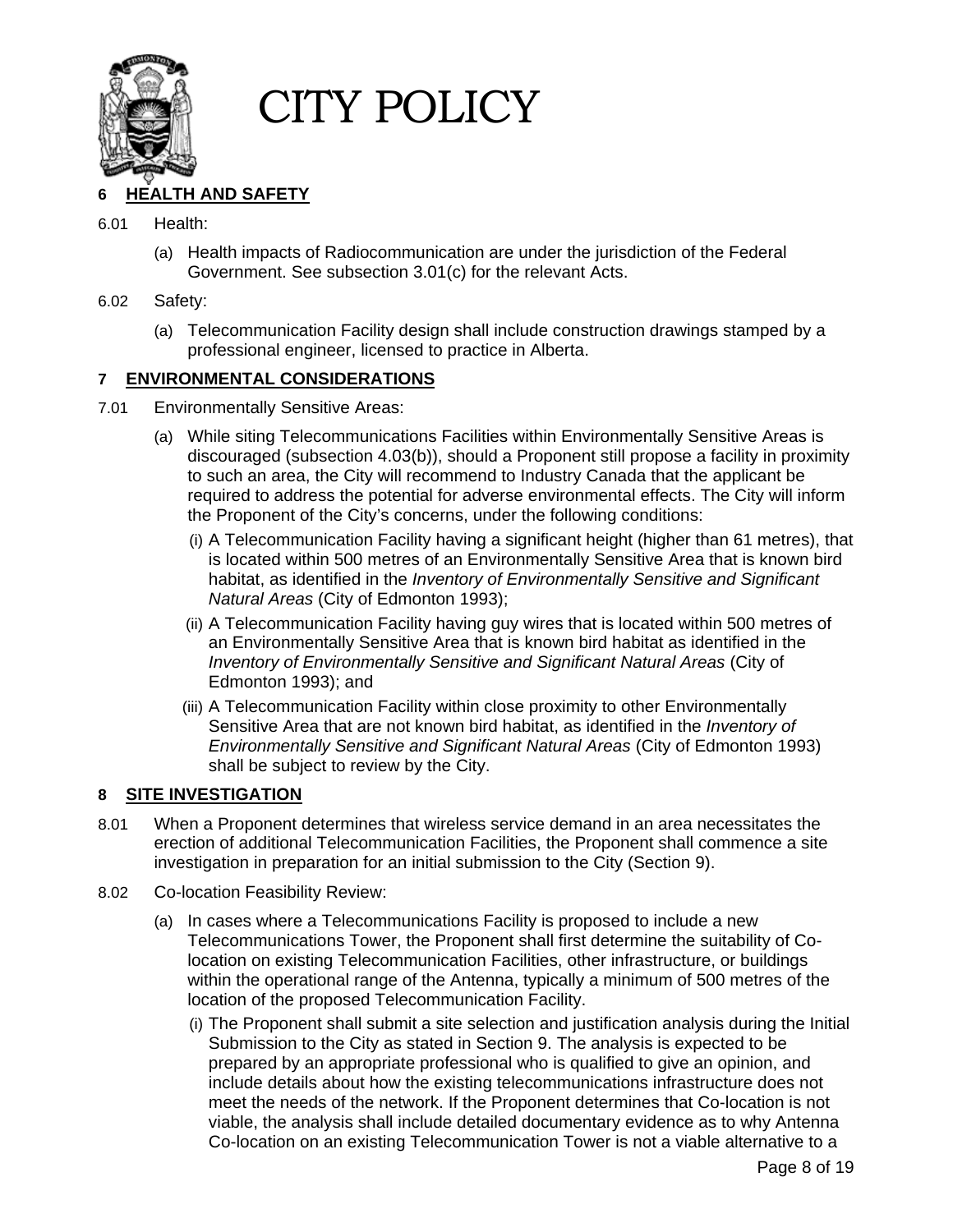

new Telecommunication Tower. The City may require verification of the results through Industry Canada.

- (ii) In addition, the analysis in  $8.02(a)(i)$  should include maps that show the location of existing Telecommunication Facilities, and the opportunities each has for Antenna Co-location. Ideally, these maps would show the gap in coverage or capacity (bandwidth) in the existing network and the options that the Proponent is considering for Co-location or Site selection to close the gap. These maps should be used during the public consultation meeting (subsection 11.02(a)) to help explain why the Proponent has chosen (or shortlisted) the particular Site(s). The analysis and accompanying maps shall be provided to the satisfaction of the City.
- (iii) Proponents should consider the possibility of future requests for co-location on proposed facilities and sites, in the design of Telecommunication Facilities. (See also subsection 8.03)
- (b) The Proponent shall contact the owner/operator of those Telecommunication Facilities, other infrastructure, or buildings as listed in subsection 8.02(a), to determine availability and suitability of Antenna Co-location or Site Co-location;
	- (i) All Proponents so contacted shall provide a response in writing to the Proponent indicating the feasibility of co-locating on existing equipment (if applicable) and/or their interest or lack thereof, and include an assessment of the likelihood of potential for use of a site within 500 metres of the proposed facility, in accordance with Section 3 of Industry Canada's Client Procedures Circular: CPC-2-0-03;
- 8.03 Other Proponent interest:
	- (a) If no existing Telecommunication Facilities, other infrastructure, or buildings are found to be suitable for co-location (subsection 8.02), the Proponent shall contact in writing all other Proponents who provide similar services, using similar structures, who are operating within the City of Edmonton, including, but not limited to, those who may own equipment identified in subsection 8.02 above, in order to advise the other Proponents of its requirements and the potential siting area, and seek an expression of interest in co-location opportunities in that area. It is anticipated that 30 days is reasonable time for existing Antenna system owners/operators to reply to a request by a proponent in writing with either:
		- (i) A proposed set of reasonable terms to govern the sharing of the Antenna system; or
		- (ii) A detailed explanation of why sharing is not possible.
	- (b) This process can occur concurrently with the other consultation requirements in this document. If the Proponent does not receive a response within 30 days, the City shall deem that there is no other proponent interest.
- 8.04 Inter- Proponent communication:
	- (a) If one or more of the Proponents contacted (subsection 8.03) indicate a need to locate in the identified area, the Proponents shall co-operate, in good faith, and in a timely manner to involve technical and real estate representatives of each Proponent and landowner(s) if appropriate, to exchange further information and to determine if colocation is possible.
- 8.05 Proponent /Councillor/Interest Group meeting: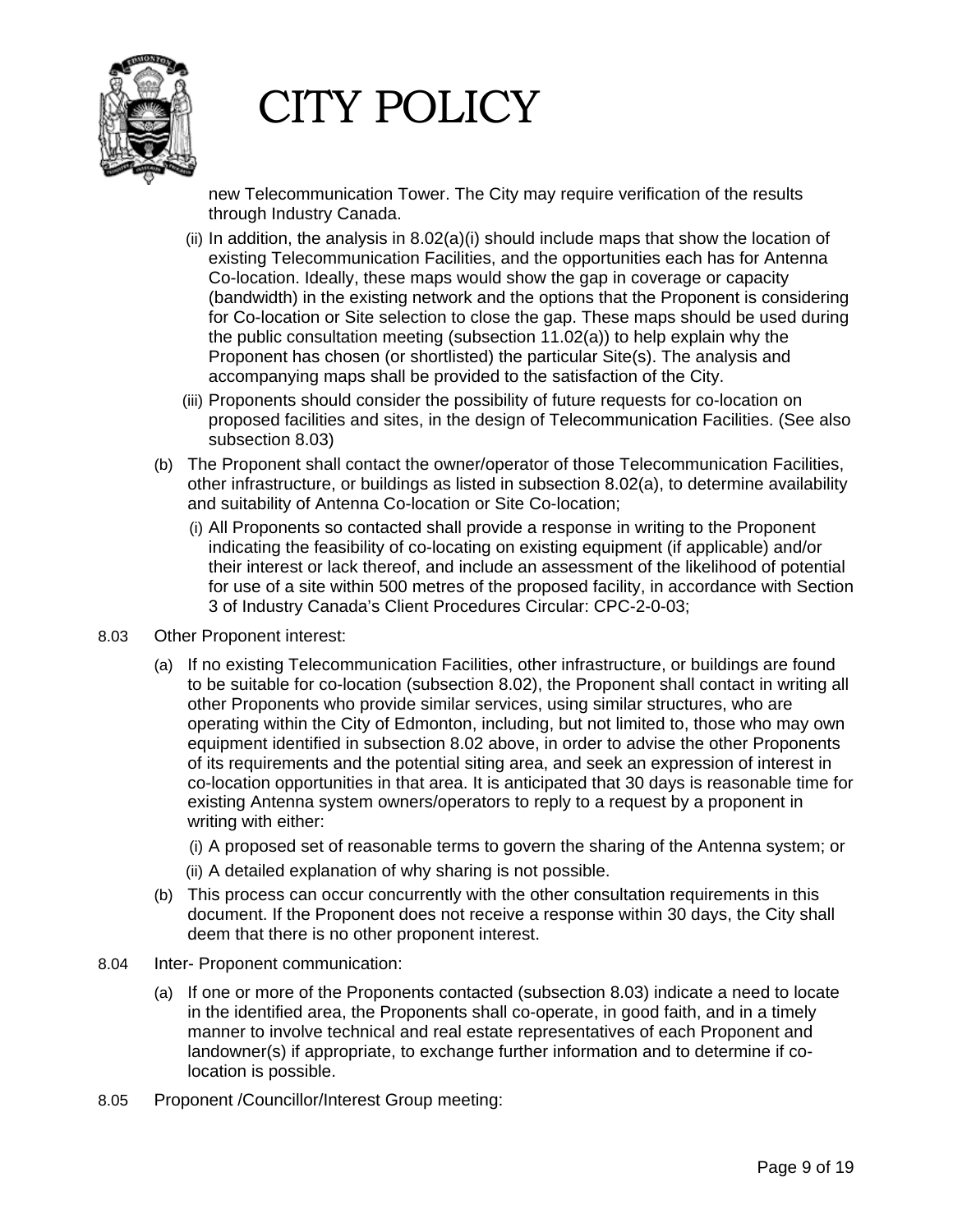

- (a) Prior to a Public Consultation Meeting (subsection 11.02) the Proponent may invite, or be invited by, the ward Councillor(s) and the representatives of the executive of any Neighbourhood Group operating in the area to a pre-consultation meeting to discuss the potential location(s) for the Telecommunication Facility.
- (b) The intent of this meeting is to fully discuss all potential locations within an identified service area, to determine which site is (or sites are) most likely to meet with community support and which most closely meet the requirements of this policy.
- (c) The design, location, strategy and other relevant alternatives identified shall then be the subject of the Public Consultation Requirements, as described in Section 10 and 11. The Proponent shall document the proceedings (subsection 11.02(d)) and make them available to the City (subsection 12.01).

#### **9 INITIAL SUBMISSION TO THE CITY**

- 9.01 Prior to Submission:
	- (a) The Proponent should review the standards identified in sections 4 through 7, as early as possible, and should attempt to resolve any outstanding issues prior to or during the Site Investigation phase (Section 8).
	- (b) Exploration of Co-Location can occur concurrently with other requirements of this policy. At a minimum, the results of the exploration shall be provided with the Final Submission to the City (Section 12), but ideally this information should be provided during the initial submission to the City.
- 9.02 Submission Requirements
	- (a) Fees in accordance with the fee schedule as established by City Council;
	- (b) A map (or maps) showing the location of other Telecommunications Facilities located within 500 metres of the proposed site as well as a co-location analysis if required under subsection 8.02(a). Other infrastructure and buildings that could support the Antenna(s) should also be shown on this map;
	- (c) A map (or maps) showing the typical coverage area of existing Towers, which shows the need for additional Telecommunication Facilities;
	- (d) Proposed drawings (site plan, elevation, structure, etc.) of the Telecommunication Facility;
	- (e) Certificate of Title & Owner Letter of Authorization
	- (f) If co-location is not possible for technical reasons, a statement signed and/or stamped by an appropriate technical expert outlining the reasons, shall be provided to the City. The statement shall include a map of all similar existing telecommunications equipment located within 500 metres of the proposed site, above, "Co-location Feasibility Review";
	- (g) If Co-location is not possible for non-technical reasons, a statement signed by an appropriate representative of the Proponent outlining the reasons, shall be provided to the City; and
	- (h) Councillor/Neighbourhood Group record of meeting (if conducted).
	- (i) Plus any additional information the City requires.
- 9.03 Determination of Notification Requirements
	- (a) Proponent meeting with Sustainable Development Staff: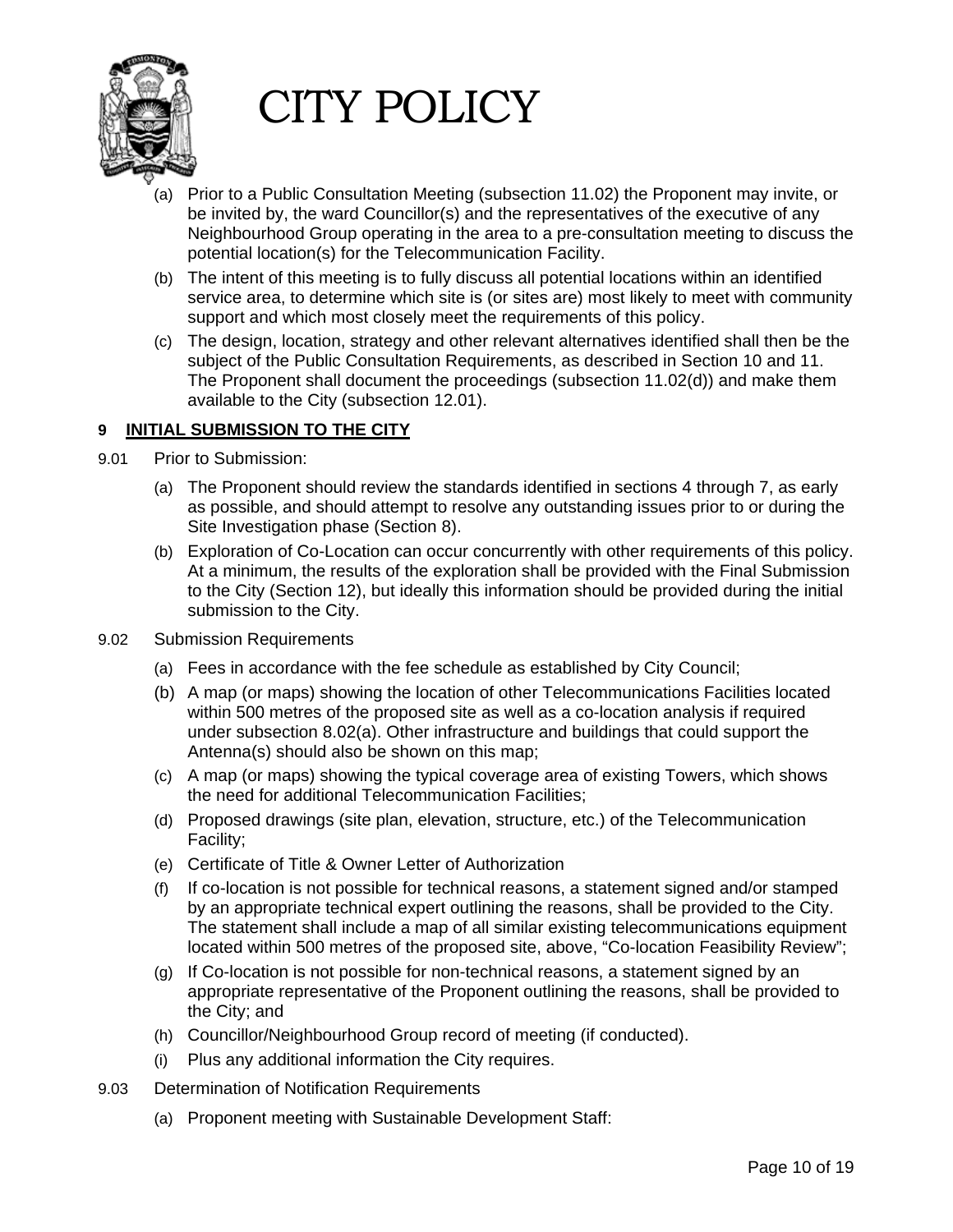

- (i) After the Proponent has completed the site investigation (Section 8) and the Proponent decides to proceed further, a meeting shall be held between the interested Proponents and a representative of the City, in order to discuss proposed site(s), co-location opportunities and to determine the notification area and public consultation requirements, as applicable, according to sections 10 and 11 of this Policy.
- (ii) When consultation is required under subsection 11.01, the City will establish the notification area and the Proponent will carry out the notification as per Section 10.
	- A) The City may modify the consultation and notification process noted in subsections 9.03(a(ii) on a site by site basis, given local factors, and determine whether or not a proposed Telecommunication Facility will have an adverse land use impact, and therefore be subject to public consultation, notwithstanding subsection 11.02.

#### **10 PUBLIC NOTIFICATION REQUIREMENTS**

- 10.01 Notification
	- (a) Where Public Consultation is required, under subsection 11.01, the City will assist the Proponent in notification responsibilities by providing addresses, or other contact information as permitted under governing legislation and City Policy, and the Proponent shall provide at its own cost, notification by regular mail or hand delivery, as appropriate, to:
		- (i) All occupants and property owners within the Prescribed Distance of the proposed Telecommunications Facility location, unless that distance is changed in accordance with subsection 9.03(a).
		- (ii) Elected officials:
			- A) City Councillor(s)
			- B) Member of Parliament
		- (iii) Any other interest group or individual which the City may determine to be potentially affected by the proposed Telecommunication Facility. These include, but are not limited to:
			- A) The president(s) of any applicable Community League, or other Neighbourhood Group within the Prescribed Distance of the proposed Telecommunications Facility location;
			- B) Area business groups such as Business Revitalization Zone (BRZ) associations;
			- C) Special interest groups (such as the Edmonton Design Committee and the Edmonton Historical Board); and
			- D) The adjacent municipality or municipalities, as applicable, in accordance with subsection 10.03.
	- (b) The Notification under subsection 10.01(a) shall contain the following information:
		- (i) The proposed location of the tower within the subject site;
		- (ii) Physical details of the proposed tower, such as:
			- A) Height;
			- B) Colour;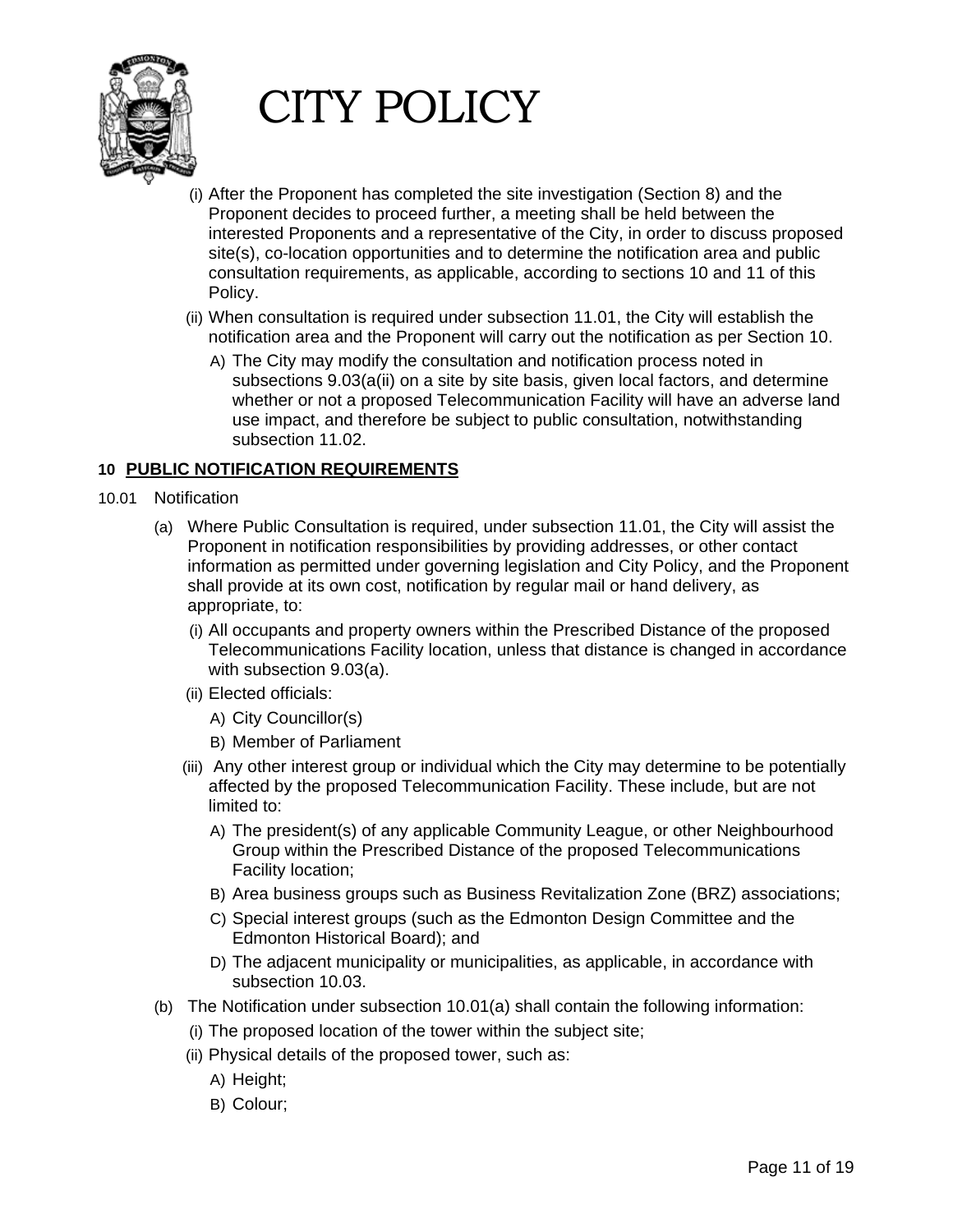

- C) Type of structure (i.e. monopole, lattice tower, etc.) as well as the design of the structure;
- D) Design and appearance of the Antenna(s) to be installed on the tower; and
- E) A representative image of the proposed site location, with and without the proposed Telecommunication Facility (or part thereof), including any proposed site treatment, including landscaping and screening;
- (iii) The time and location of a meeting open to the public, the purpose of which is to discuss the proposal and respond to comments;
- (iv) Name and contact information of a person working on behalf of the Proponent, to which comments may be submitted;
- (v) Time frame within which comments are required to be submitted to the Proponent for consideration (if they are not submitted at the meeting):
	- A) This shall be no less than seven days from the date of the scheduled public meeting and not less than 30 days from the date of notification of the scheduled public meeting;
	- B) Where notification is mailed, date shall be deemed to be date of mailing plus five days.
- (vi) A statement indicating the involvement of community representatives up to that time (such as Edmonton Federation of Community Leagues, other community league, or other group or organization) claiming to work on behalf of the residents and property owners in the Prescribed Distance.
- (vii) The outside of the mail package should have a statement printed on it that indicates that the mail contains an invitation for public participation. Suggested wording would include: "A telecommunication tower is proposed within [insert the Prescribed Distance in metres] of this residence. Information is enclosed"
- (c) Where an extension of concurrence past the initial two years is given, the Proponent shall send a notification to the persons or groups who initially received a notice in 10.01(a)(ii) and (iii).
- 10.02 Other Means of Notification
	- (a) The City may also require the Proponent, based on local conditions or circumstances and the initial submission, to provide such other additional forms of notification, which in the opinion of the City, would be likely to inform area residents and property owners of the proposal. These other forms of notification may include, but are not limited to:
		- (i) A sign or signs, each having a minimum area of 1 square metre, posted on the site of the proposed tower, visible from any roadway abutting the subject site;
		- (ii) A notice in a local newspaper of general circulation in the affected municipality/municipalities;
		- (iii) Hand delivery to specified buildings; and/or
		- (iv) Notice within common areas of specified buildings.
- 10.03 Adjacent Municipalities
	- (a) The City will request that the Proponent notify the appropriate government department of the adjacent municipality under the following conditions: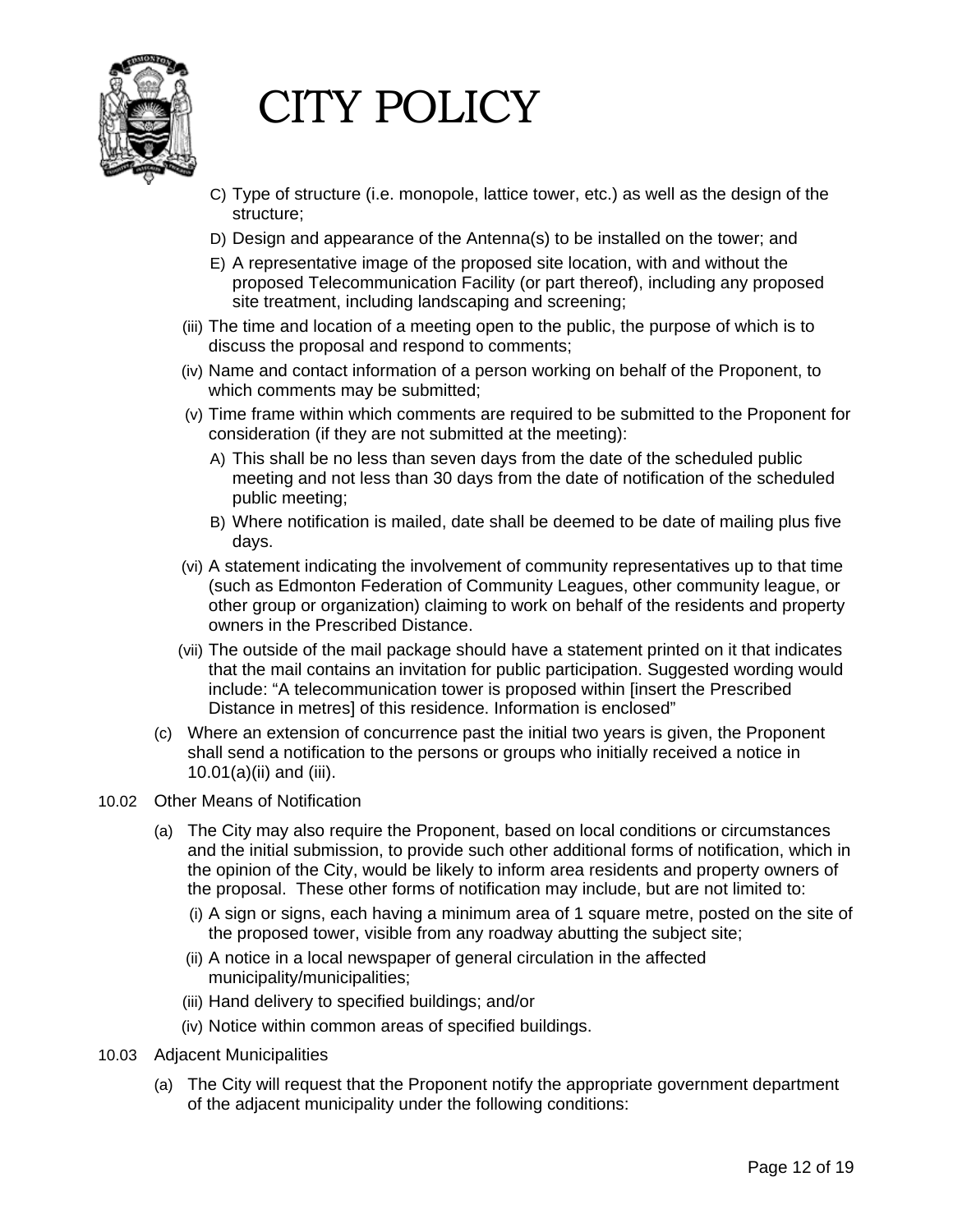

- (i) Freestanding towers: where the location of a proposed new freestanding tower 15 metres in height or greater, is less than the Prescribed Distance from the adjacent municipality;
- (ii) Building-mounted structures: where the Antennas and associated structure exceeds the limits in 5.02(g), and the site is abutting the adjacent municipality.
- (b) As part of inter-municipal processes, the City may also request that the Proponent notify adjacent municipalities at greater distances than 10.03(a), subject to review by the City or at the request of the adjacent municipality, and notify the affected residents and property owners:
	- (i) In accordance with their relevant telecommunication policy of that municipality (if one exists); or
	- (ii) If no relevant telecommunication policy exists under subsection 10.03(b)(i), the notification in the shall be made in accordance with subsection 4.2 of Industry Canada's Client Procedures Circular: CPC-2-0-03.

#### **11 PUBLIC CONSULTATION REQUIREMENTS**

- 11.01 Public consultation is required where any one of the following situations apply:
	- (a) Freestanding Telecommunication Facilities
		- (i) A Significant Telecommunications Facility (as defined in subsection 2.14) is proposed to be located less than the Prescribed Distance from a Residential Area;
		- (ii) The proposed Telecommunications Facility does not substantially meet the Design and Visual Impact guidelines in Section 5 of this Policy;
		- (iii) At the discretion of the City, where a Significant Telecommunications Facility is proposed to be located in areas farther than the Prescribed Distance from Residential Areas;
		- (iv) At the discretion of the City, where a Telecommunications Facility is proposed in a discouraged location (subsection 4.03);
	- (b) Notwithstanding 11.01(a), public consultation may not be required, subject to review by the City, in the following cases:
		- (i) If a Statutory Plan pre-identifies sites for Telecommunication Facilities, and the proposed Telecommunication Facility is consistent with that plan. The Proponent shall consider the context of the Structure Plan and any potential future development within the area as directed in the Structure Plan;
		- (ii) Where the location is separated from the residential development or other discouraged area by an arterial roadway, and/or is buffered by substantial tree cover, topography, or buildings;
		- (iii) Modification, maintenance or replacement of a Telecommunication Facility (including improving the structural integrity of its integral mast to facilitate sharing), or the addition of Antenna(s) or other radio apparatus to existing infrastructure, provided
			- A) The addition or modification does not result in an overall height increase of 25% above the original structure's height;
			- B) The addition would not increase the height of the Telecommunications Facility in such a way that it would be located within the Prescribed Distance from an existing Residential Area in cases where the new height would exceed 15 metres; and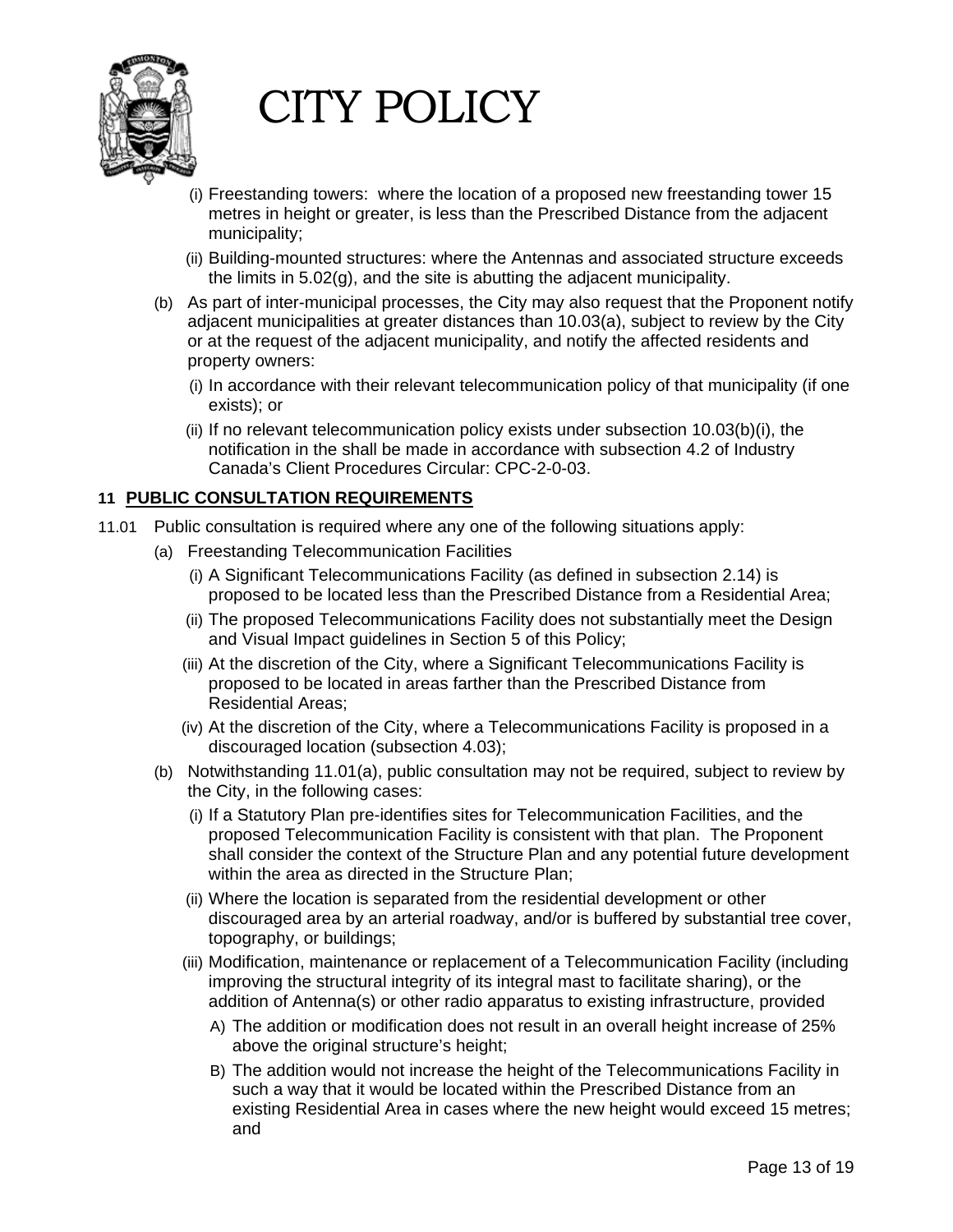

- C) The addition may increase the height of the Telecommunications Facility so that the new height would now exceed 15 metres, provided that with the extended height it would not be within the Prescribed Distance from a Residential Area.
- (iv) The proposal is for a temporary Telecommunications Facility to be used for a special event, or to support a local, provincial, territorial or national emergency operation for a period of up to three months, and which shall be removed within three months of the event;
- (c) Building-mounted Telecommunications Facilities,
	- (i) On any building where the aggregate height of the building and tower are between 15m and 23m, and the tower height is greater than 30% of the building height itself, where the proposed building-mounted location is setback a less than the Prescribed Distance from Residential Areas.
	- (ii) A proposed Telecommunication Tower proposed to be located within the Prescribed Distance from any Heritage Area will be subject to special requirements such as contained within a Statutory Plan, and may require public consultation.
- (d) Notwithstanding 11.01(c), public consultation may not be required, subject to review by the City, in the following cases:
	- (i) The location is on top of any downtown building (as identified in the *Capital City Downtown Plan* (Downtown Area Redevelopment Plan, Bylaw 15200), provided that it is consistent with the Design and Visual Impact guidelines in Section 5 of this Policy;
	- (ii) If a Statutory Plan pre-identifies sites for Telecommunication Facilities, and the proposed Telecommunication Facility is consistent with that plan. The Proponent shall consider the context of the Structure Plan and any potential future development within the area as directed in the Structure Plan;
	- (iii) Addition, modification or maintenance or replacement of a Telecommunication Facility (including improving the structural integrity of its integral mast to facilitate sharing), the transmission line, antenna-supporting structure or other radio apparatus to existing infrastructure, a building, water tower, etc. provided the addition or modification does not result in an overall height increase of 25% above the original structure's height;
	- (iv) The proposed Telecommunications Facility meets the Design and Visual Impact guidelines in Section 5 of this Policy, and in particular, is a Stealth Structure;
	- (v) The proposal is for a temporary Telecommunications Facility to be used for a special event, or to support a local, provincial, territorial or national emergency operation for a period of up to three months, and which shall be removed within three months of the event; and
	- (vi) On top of any building greater than 23m (or 6 stories) in height;
	- (vii) The location is on the top or side of any building where the antenna projects less than 2m from the top or side;
	- (viii) Where the location is separated from the residential development or heritage area or structure by an arterial roadway, and/or is buffered by substantial tree cover, topography, or buildings;
	- (ix) On a building where the combined height of the building and the tower would not exceed 15 metres in height;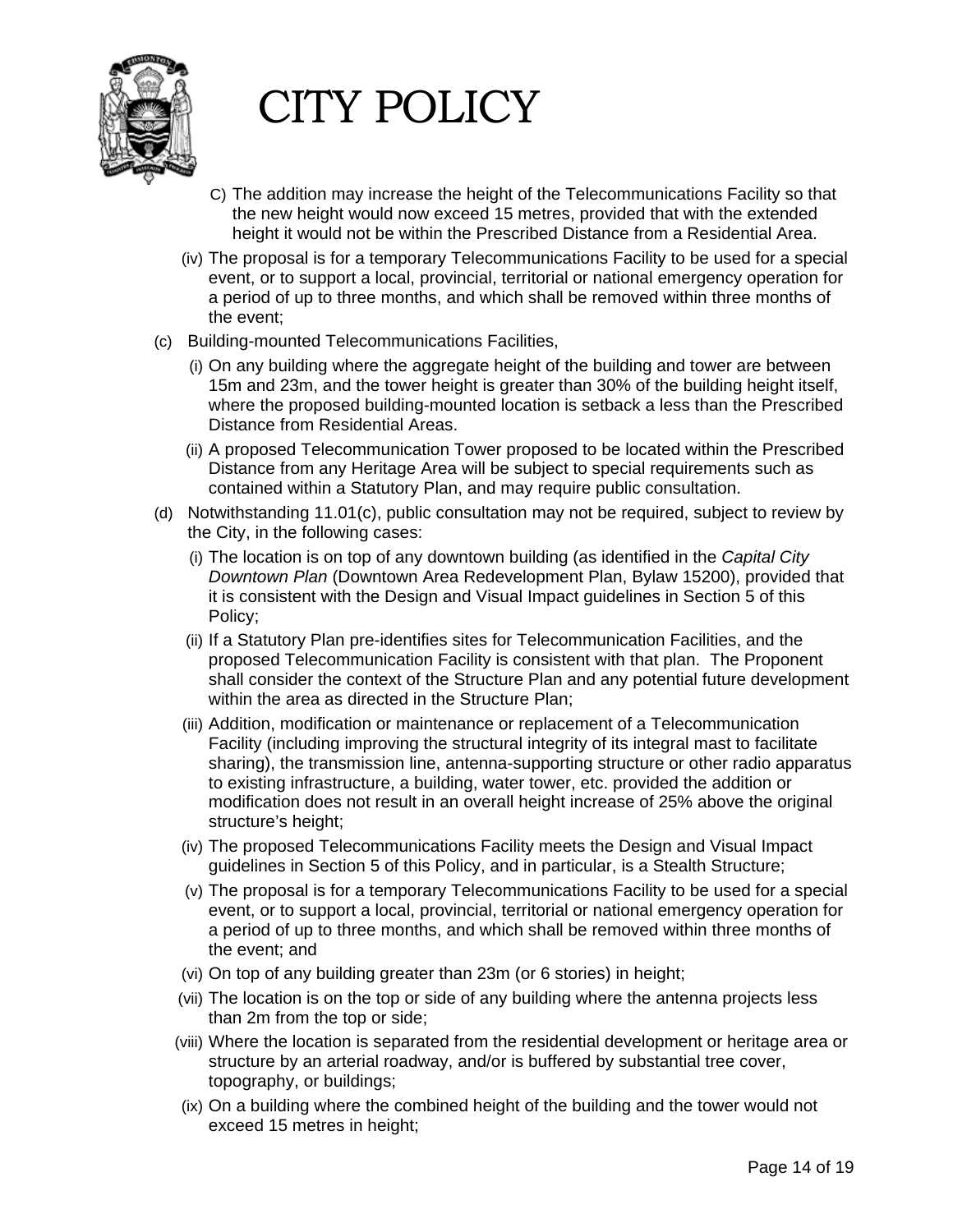

- 11.02 Public Consultation Meeting
	- (a) The type of public meeting is determined by the Proponent, in consultation with the City, in a manner it deems most appropriate.
		- (i) The public consultation meeting should be held at a time that would capture a representative cross-section of neighbourhood demographics (ex. the meeting should not be held on a Statutory Holiday);
		- (ii) More than one meeting may be required, as circumstances warrant, and a range of meeting formats should be considered, appropriate for the level of resident interest in the project;
		- (iii) The public consultation meeting must allow an opportunity for members of the public to ask questions of the Proponent.
	- (b) The public meeting is to be held in the affected area of the proposed Telecommunications Facility.
		- (i) For the purposes of this subsection the location of the meeting should be no greater than 1.5 kilometres from the Site;
	- (c) The Proponent is responsible for all costs associated with the public meeting; and
	- (d) During the meeting, the Proponent shall:
		- (i) Seek permission to, and record the names, addresses and phone numbers of all those in attendance;
		- (ii) Keep minutes or record of the meeting, which shall fully identify any comments raised by the attendees, and fully identify the response of the Proponent to these comments (in accordance with subsection 4.2 "Responding to the Public" of Industry Canada's Client Procedures Circular: CPC-2-0-03);
		- (iii) If a questionnaire or comment form is provided during the meeting to solicit responses from area residents and property owners, then those comments, or a summary thereof shall be provided to the City of Edmonton as part of the final submission package (Section 12);
		- (iv) Give a time frame within which written comments on the proposed Telecommunications Facility are requested to be submitted to the Proponent for consideration (if they are not submitted at the meeting), which shall be no less than seven days from the date of the meeting and not less than 30 days from the date of notification of the meeting;
		- (v) Include the name and contact information of a person working on behalf of the Proponent to which comments may be submitted;
		- (vi) Provide supporting materials for the option(s) that are under consideration, including the information required to address the Design and Visual Impact guidelines in Section 5, and include materials to best inform the public, as deemed appropriate, including, but not limited to:
			- A) A map showing the notification area (determined in Section 9.03(a)), which includes the location of the proposed the Telecommunications Facility, as well as existing Telecommunications Facilities within 500 metres or the Prescribed Distance;
			- B) The design attributes as described in the notification letter subsection 10.01(b);
			- C) Images, showing views of the proposed site and surrounding area, with and without the proposed Telecommunication Facility (or additions thereto). The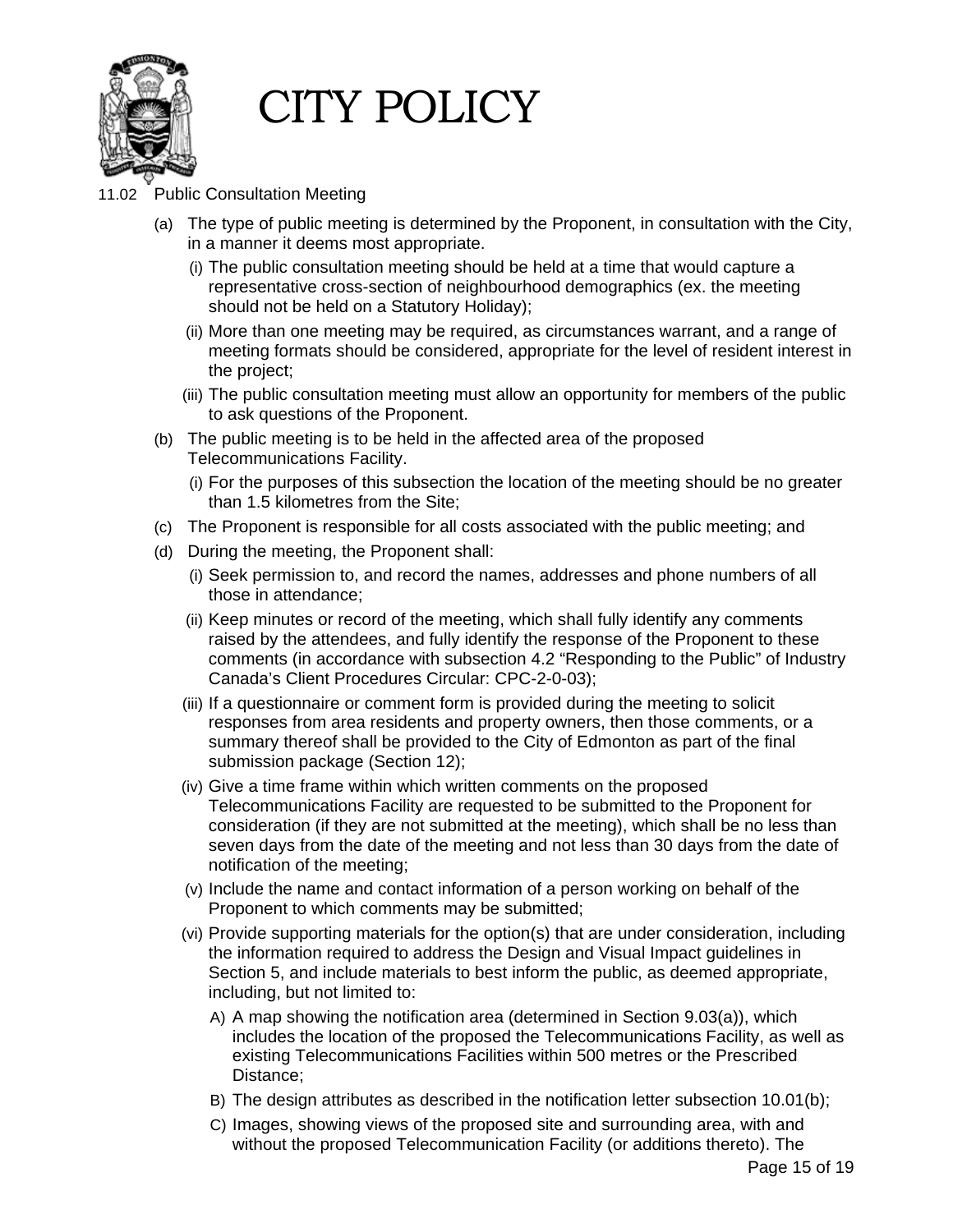

Proponent should be prepared to discuss how the proposed Telecommunications Facility meets the Design and Visual Impact guidelines in Section 5;

- D) Technical information on radiofrequency transmission and point-to-point radiofrequency transmission, Tower type and Antenna(s) configuration; and
- E) Health information on radiofrequency transmission and health standards (Safety Code 6).
- (vii) Provide the means by which a participant or stakeholder may obtain a record of the meeting, and the Proponent's response to concerns (e.g. through provision of participant/stakeholder address information to the Proponent, or making the meeting record available through a website, or the applicable Neighbourhood Group).
- 11.03 In scheduling the meeting, the Proponent shall ensure that the meeting is conducted no less than 21 days from the date the notices of the meeting are mailed to area residents and property owners.
- 11.04 Alternative Consultation
	- (a) At the discretion of the City, in circumstances where only a few properties would fall within the Prescribed Distance the Proponent may carry-out "paper consultation" in order to satisfy the consultation requirements of this Policy. A paper consultation solicits comments by mail or other means, and would not require a public consultation meeting.
- 11.05 A Proponent will be deemed to have satisfied the public consultation requirements of this Policy when sections 10 and 11 have been conducted in accordance to the standards set out within this Policy to the satisfaction of the City.
- 11.06 If no Public Consultation is Required:
	- (a) Where the type and/or location of a Telecommunications Facility does not trigger a public consultation process (subsection 11.02), or the City, under subsection 9.03(a)(ii), determines that notification may be reduced, the City will review the application on the basis of the Preferred and Discouraged locations, and write a concurrence or nonconcurrence as a result of the findings; and
	- (b) the Proponent shall submit the required documentation under Section 12, and request a statement of concurrence or non-concurrence from the City.

#### **12 FINAL SUBMISSION TO THE CITY**

- 12.01 Within 60 days after the public consultation meeting (subsection 11.02), which is generally held no less than 21 days after the date of mailing of the notification of the public meeting (subsection  $10.01(b)(v)(B)$ ), the Proponent shall provide the City with the following, if a statement of concurrence from the City is requested:
	- (a) Final proposed drawings (site plan, elevation, structure, etc.) of the Telecommunication Facility;
	- (b) A copy of the meeting minutes or meeting records;
	- (c) A summary of comments received from those unable to attend the meeting (including written or verbal submissions) and the Proponent's response to those comments, which shall separate comments received from those residents and property owners within the Prescribed Distance and those comments received from those outside the Prescribed Distance;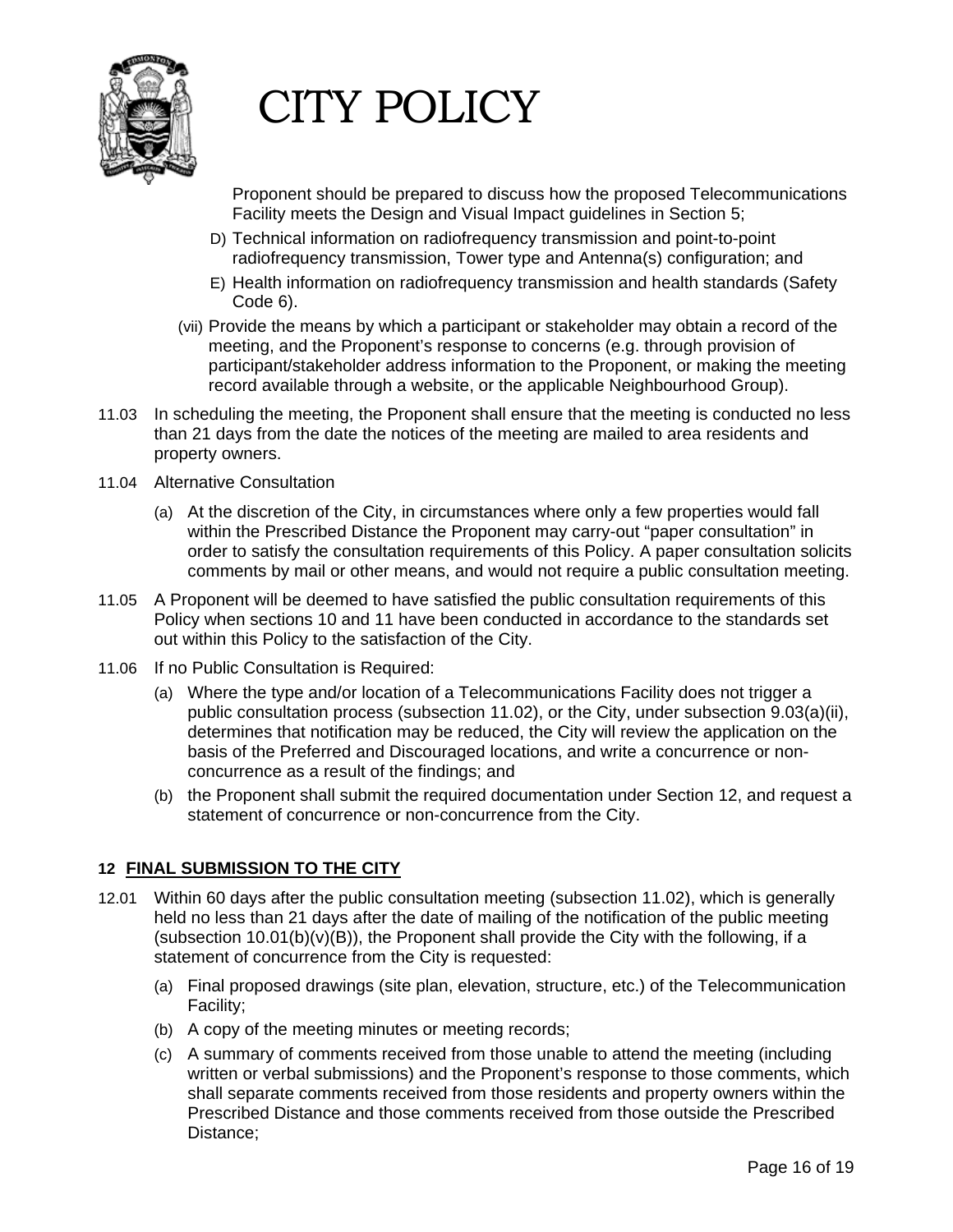

- (d) An explanatory document that describes how the Proponent has agreed (or not) to modify the proposed Telecommunications Facility or its location to address the concerns raised at the public consultation meeting (subsection 11.02) including an explanatory document which explains why the Proponent cannot, or chooses not to, address any outstanding concerns; and
- (e) Notwithstanding subsections 12.01(b) through 12.01(d), if the proposed Telecommunications Facility does not require public consultation in accordance with subsection 11.02, meeting minutes do not need to be included in the submission package.
- 12.02 The submission shall also include all responses from other Proponents regarding potential co-location as a result of meeting the requirements of subsection 8.02 and a statement that the proposed location meets the technical needs of the Proponent, if such written documentation has not already been submitted to the City of Edmonton as per subsection 9.02.
- 12.03 Plus any addition information the City requires.

#### **13 STATEMENT OF CONCURRENCE OR NON-CONCURRENCE**

- 13.01 Statement of concurrence or non-concurrence to Industry Canada
	- (a) Upon receipt of formal submission to the City as per Section 12, the City shall, within 21 days, forward this package to Industry Canada with a covering letter [with a copy to the Proponent, and the Ward Councillor(s) where the Telecommunication Facility is proposed].
	- (b) The letter shall include:
		- (i) A statement as to whether or not the City of Edmonton concurs with the proposed Telecommunication Facility. The decision for concurrence shall be based the Proponent's attempt to meet the guidelines forming part of this policy (sections 4 through 11), as well as their efforts to work with residents and property owners, Neighbourhood Groups, and other Proponents to resolve or mitigate any potential negative land use impacts;
		- (ii) Conditions of concurrence, if required, or reasons for non-concurrence; and
		- (iii) The time frame for which the concurrence is valid.
	- (c) Concurrence shall not be issued if the Telecommunication Facility does not fulfill or allow to be fulfilled, the requirements of an existing development permit.
- 13.02 Concurrence validity:
	- (a) Concurrence is valid for two years, within which time, the construction of a Telecommunication Facility must commence. Concurrence shall expire and no longer be valid after two years from the date of issuance of the concurrence statement if construction has not been initiated.
- 13.03 Concurrence extension:
	- (a) An extension of up to one year may be granted at the discretion of the City. After three years from the first statement of concurrence, a new application must be made by the Proponent.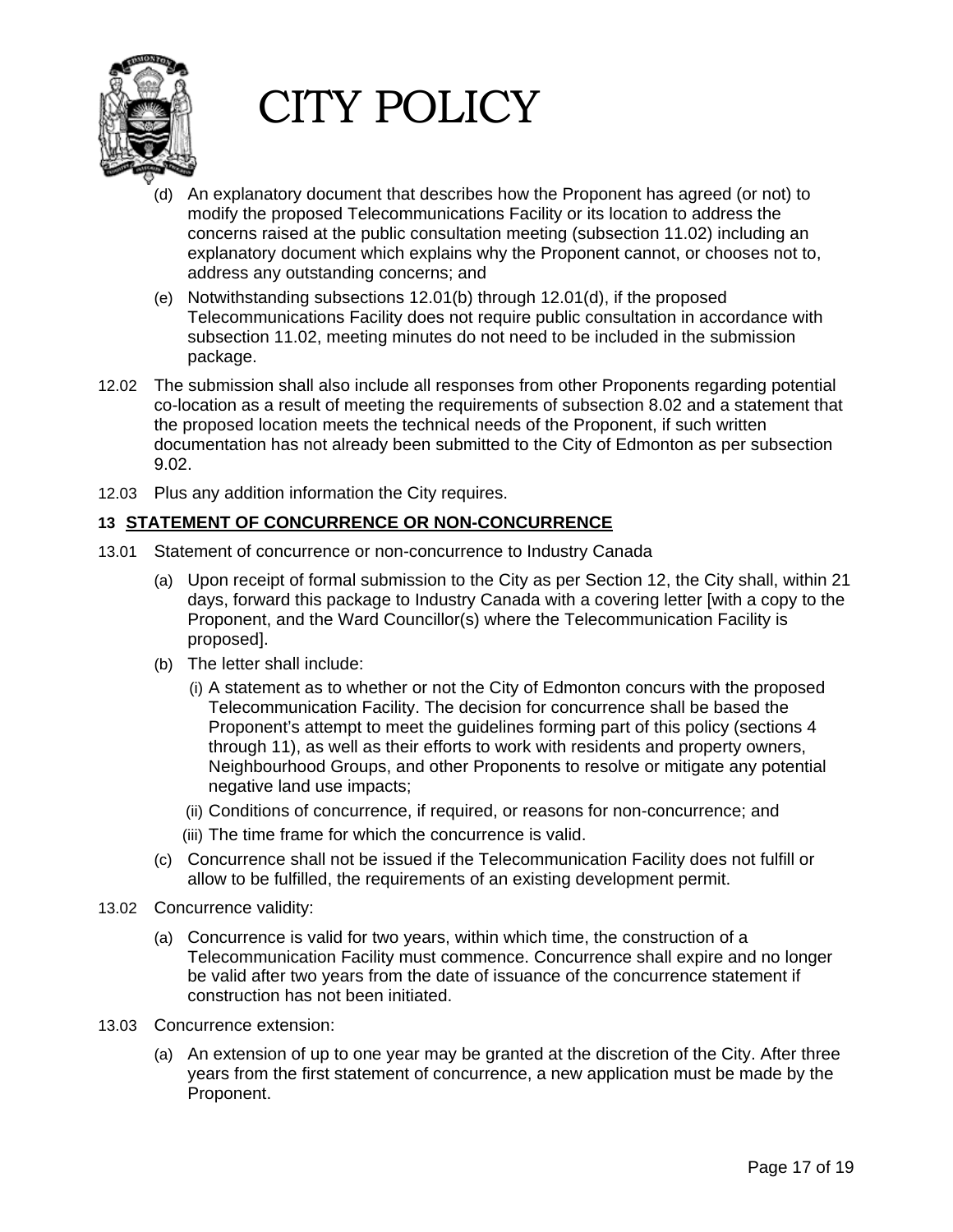

- 13.04 Concurrence transferability:
	- (a) A statement or concurrence or non-concurrence that is issued by the City of Edmonton for a particular project may be transferred to another Proponent, provided that the project is exactly the same as the submission package (Section 12). The transfer does not affect the timeframe for application processing, or the concurrence validity.
- 13.05 Existing applications at the time of passing of this Policy:
	- (a) The statement of concurrence or non-concurrence of an application submitted prior to the adoption of this Policy is valid for the lesser of: two years from the date of the passing of this Policy, or the expiry date indicated on the original statement of concurrence or non-concurrence;
- 13.06 Within a reasonable time after the public meeting, sufficient to consider the comments received, the Proponent should inform the City and Neighbourhood Groups listed in subsection  $10.01(a)$ (ii) as to whether they intend to proceed with the project. A period not exceeding 90 days after the public meeting would generally be considered sufficient for this purpose. Two scenarios:
	- (a) The Proponent requests a letter of concurrence or non-concurrence, however is unable to resolve issues regarding the siting of Telecommunications Facilities, or has not received support for concurrence; or
	- (b) The Proponent has received a letter of concurrence, but has decided not to proceed, or has decided to delay a decision to proceed.
- 13.07 The Client Procedures Circular CPC-2-0-03 Issue 4*: Radiocommunication and Broadcasting Antenna Systems* (effective January 1, 2008) published by Industry Canada states that municipalities must "establish milestones to ensure consultation process is completed within 120 days".
	- (a) Initial submission to the City: 21 days
		- (i) Days 0 to 21;
		- (ii) To determine notification and consultation requirements;
	- (b) Mailing notification: 5 days
		- (i) Days 22 to 26;
		- (ii) To allow time between the mailing of the letter and when it is expected to be received;
	- (c) Time required between mail being received by residents and property owners and the public meeting: 21 days
		- (i) Days 27 to 47;
		- (ii) To allow time for written public comment and to prepare for the public meeting;
	- (d) Wait for comment after the meeting: 30 days
		- (i) Days 48 to 77;
		- (ii) Mandated time for public comment;
	- (e) Response to public and/or make final submission: 21 days
		- (i) Days 78 to 98;
		- (ii) Proponent's time to respond to comments and prepare final submission for the City to review;
	- (f) City to reviews final submission: 21 days